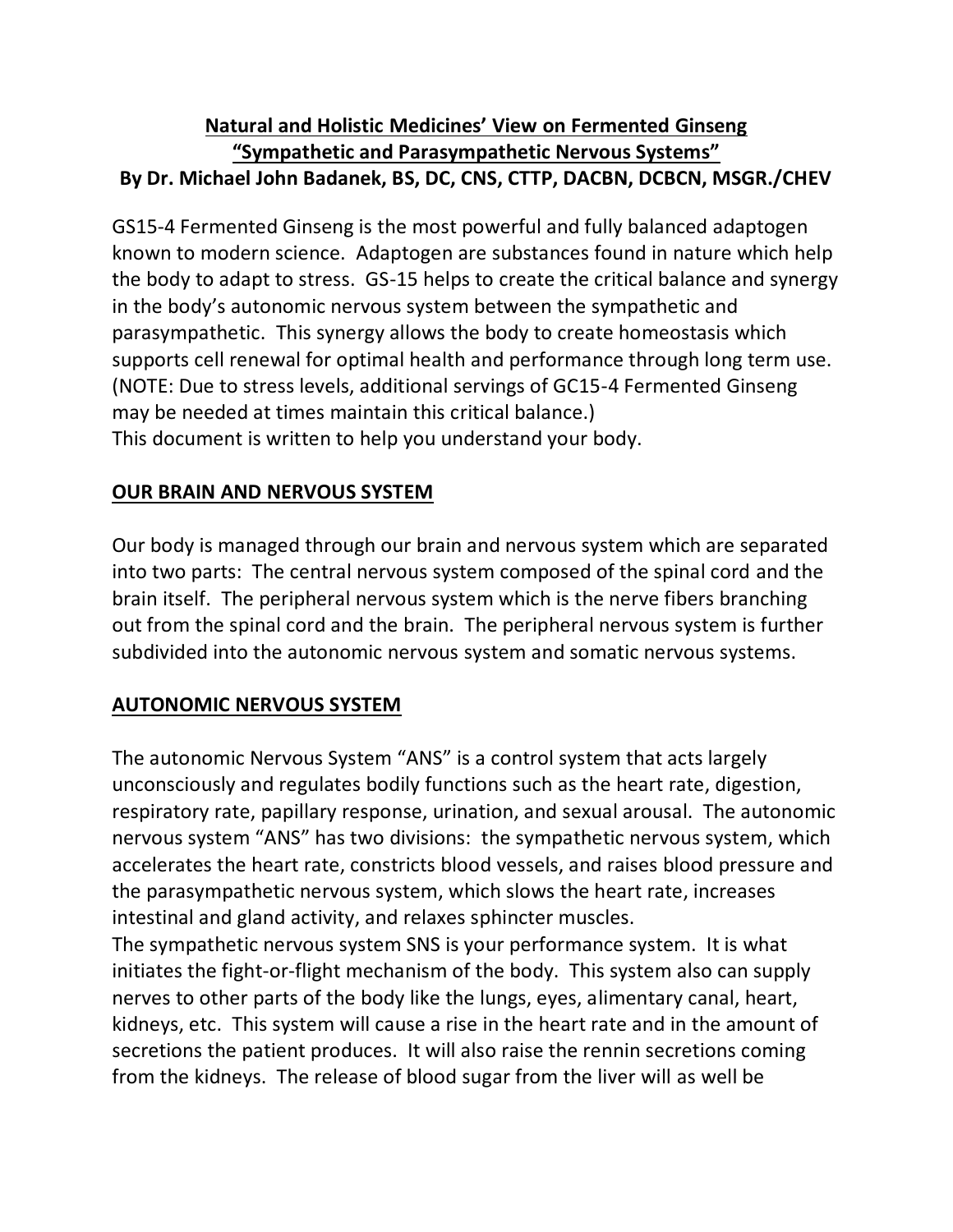stimulated which is deposited into the bloodstream to make the glucose accessible for consumption.

The parasympathetic nervous system PNS is the component that is accountable for the rest-and-digest stage of our body. The nerve fibers of this subdivision are delegated to the smooth muscles, glandular tissues, and cardiac muscles. This system is accountable to stimulate the salivation process, tear production, defecation, digestion, and urination. Immunity and repair are supported by the PNS.

There are various parasympathetic and sympathetic disparities that exist. These two are identified to act in contrasting and complimentary. The PNS can constrict the pupils of the patient while the SNS dilates them. The SNS inhibits the secretion of saliva whereas the PNS stimulates this process. PNS decreases the pulse rate and slows down the blood pressure. On the contrary, the SNS increases the pulse rate and heightens blood pressure levels. The PNS can also constrict the bronchi. On the other hand, the SNS dilates them and increases their diameter. The PNS can stimulate the digestive system activity while the SNS inhibits its activity. The SNS enables urinary retention whereas the PNS can stimulate urination. The rectum is relaxed when the patient's PNS is activated, Inversely, the rectum is contracted when the SNS is stimulated.

These two systems react on the complementary situation in our lives. The Sympathetic Nervous System is stimulated for a person to accelerate the body to support mental and physical performance. The parasympathetic Nervous System functions to decelerate the body supporting cell renewal. They are like our body's gas pedal and brake.

# **Fermented Ginseng Q and A**

#### **1. Can I take with my Doctor prescribed medications?**

 Yes, but do not take your LiquidCaps at the same time you take your medications. Take it 30 minutes before or 60 minutes after you take your medication. Ginseng is very liver supportive so there will be a tendency for you to have an increased uptake of your drugs. working with their physicians many people have been able to reduce and sometimes eliminate their pharmaceutical drugs as they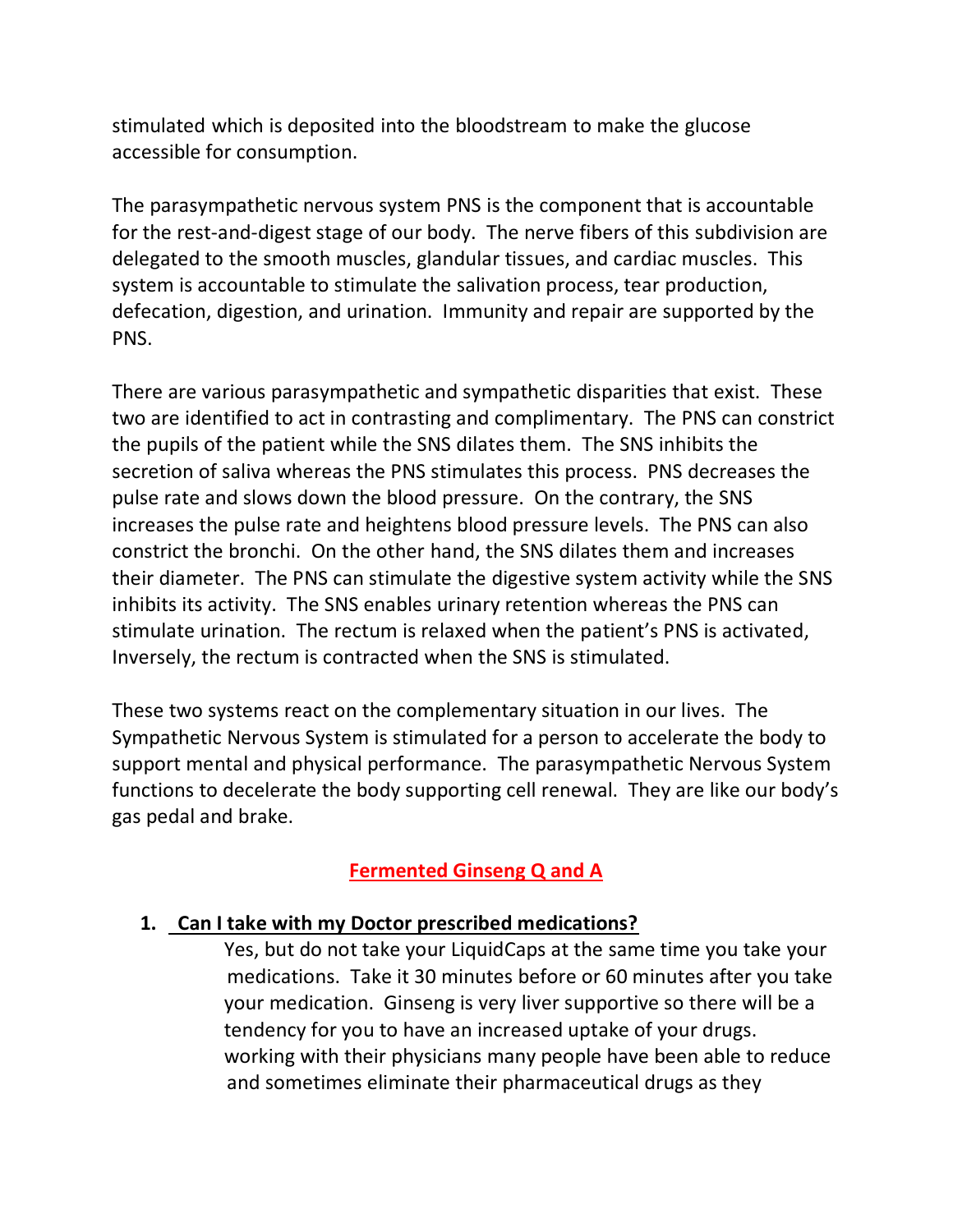experience balance.

### **2. Can I take with my other vitamins and minerals?**

Yes, this is an enzyme fermented ginseng which works to bring your body into homeostatis balance so it works synergistically with other supplements. We recommend taking it by itself so you can more directly and specifically experience the benefits of what Fermented Ginseng brings to you and your unique health situation. also too rapid absorption of other supplements can be avoided.

### **3. Will I notice it right away or will it take time?**

Taken together with your other treatments in many cases patients notice an effect even the first day. When taken consistently on a daily basis most patients notice benefits within the first week or two. On some occasions it takes longer. Science and research has shown that GS15-4 Fermented Ginseng working to bring your body into balance beginning on the first day. This is why many notice it immediately. You can be confident that with consistent daily use your body will receive support to recover from and manage stress.

# **4. How will it affect my sleep?**

Most people experience a great improvement in sleep. Sleep difficulties are often related to stress overload. Fermented **GinsengCaps** are very effective to help your mind and body manage stress.

#### **5. Will it give me energy?**

Most people feel a unique experience of smooth energy. This is a fully balanced enzyme fermented ginseng, therefore it is not over stimulating and does not have the "ample" effect experienced with Red Ginseng. It is shown to increase energy and stamina while providing an important soothing effect on the nervous system.

# **6. Are there are any side effects? How will it affect my blood pressure?**

There are no known negative side effects with our LiquidCaps. Full balanced ginseng has been shown to support maintaining blood pressure at normal healthy levels with prolonged use. When people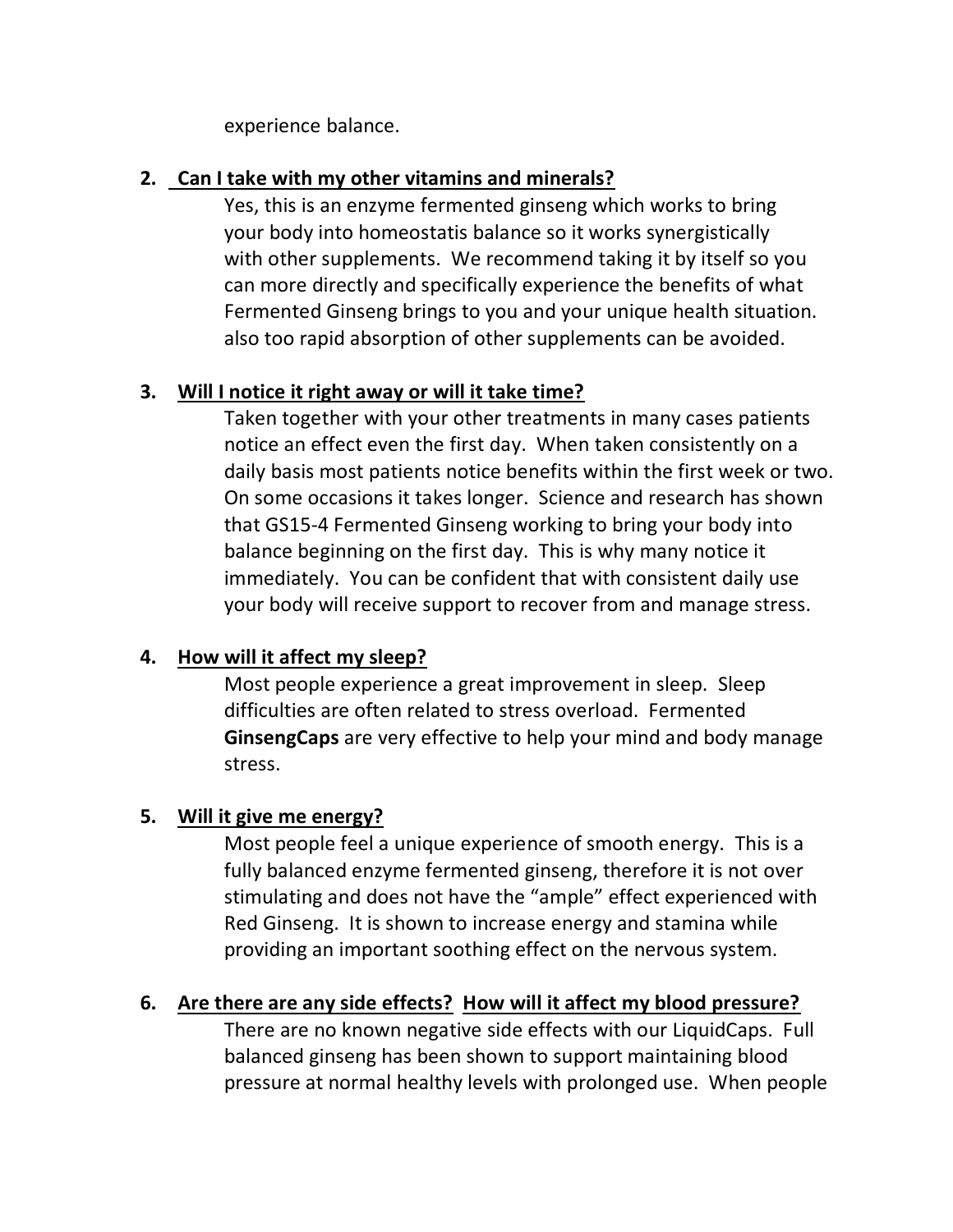have high blo0od pressure, it is recommended that they begin with lower dosages in the beginning and gradually ramp up. Always consult your doctor particularly if you are using pharmaceutical drugs.

### **7. It is possible to detox and get a reaction?**

Yes. This fermented ginseng is very helpful to your body to remove toxins. This Ginseng is fully balances and not denatured so it is safe and non toxic even with high dosages. If you are detoxing you may feel slight flu like symptoms. In this case you should drink lots of water, stop for 24 hours and begin taking smaller doses. Consult your doctor for any questions on detoxing.

### **8. How much should I take it? How long?**

For maintenance once at night and ounce in the morning is ideal, but even once per day can be effective. In high stress circumstances additional doses are recommended. It is safe to take even 10 or more doses/day because its fundamental effect is to bring you into balance. As a whole food, this enzyme fermented ginseng should be taken daily on an ongoing basis throughout your life.

### **9. If I am pregnant can I take it?**

If you are pregnant always consult with your doctor before taking any supplements. In Korea, ginseng is commonly used as part of a healthy food based protocol for pregnant women.

#### **10. How will it affect my Libido?**

Numerous studies have shown that ginseng is beneficial for sexual function and satisfaction. Fermented Ginseng LiquidCaps are fully balanced, high absorption ginseng. They provide physical and emotional benefits creating a very positive effect on both Men and Women's libido.

**Dr. Badanek has been and currently is 38 years into active/private practice in the Ocala/Marion County, Florida region. Dr. Badanek practices Natural/Holistic Medicine through the use of Functional/Integrative Models for diagnostic and treatment protocols for the health challenged. Find him online at**